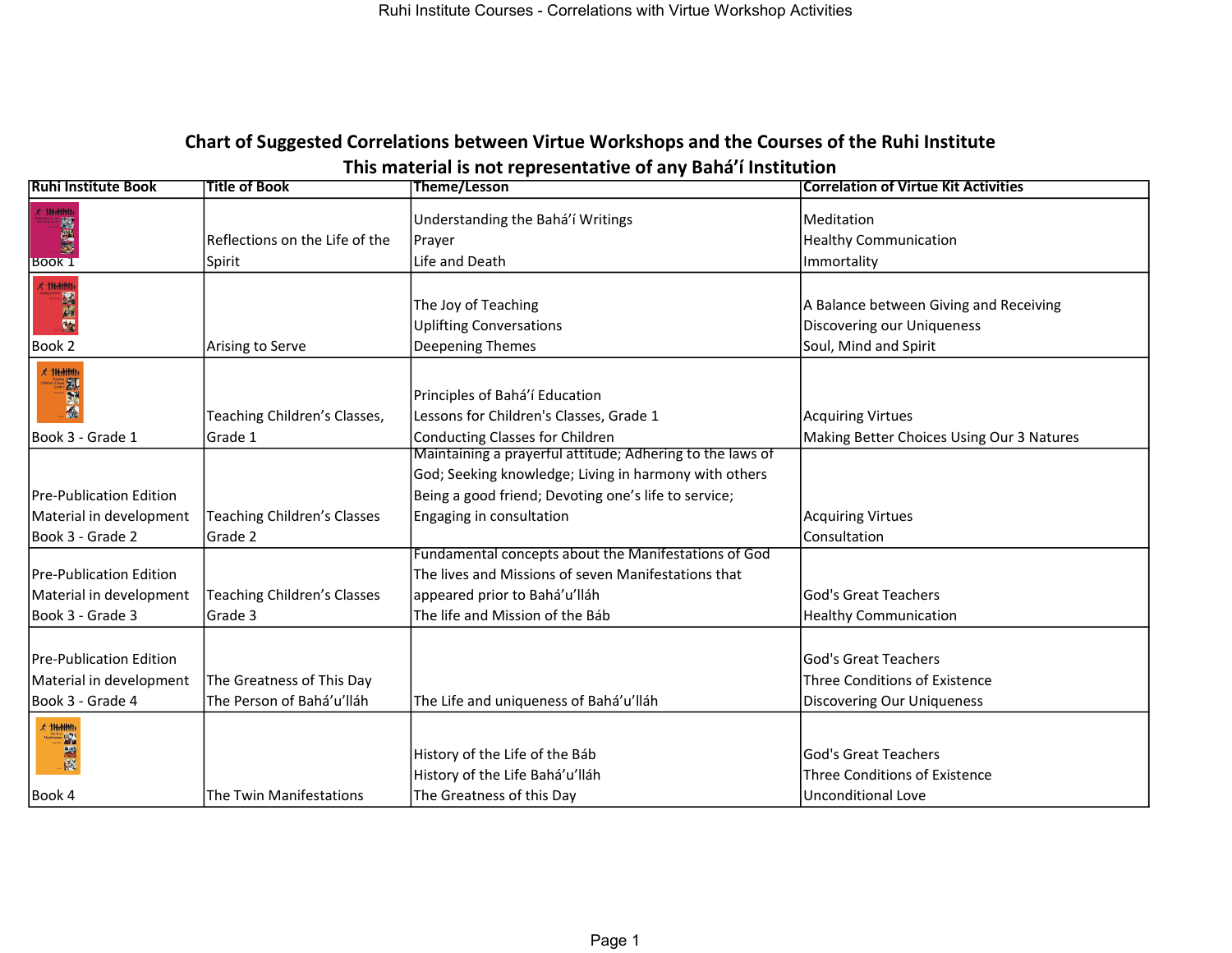| <b>Ruhi Institute Book</b>                                                                                                                                                                                                                                 | <b>Title of Book</b>                                                                     | Theme/Lesson                                                                                                                                                                                                | <b>Correlation of Virtue Kit Activities</b>                                                         |
|------------------------------------------------------------------------------------------------------------------------------------------------------------------------------------------------------------------------------------------------------------|------------------------------------------------------------------------------------------|-------------------------------------------------------------------------------------------------------------------------------------------------------------------------------------------------------------|-----------------------------------------------------------------------------------------------------|
| 大排削机<br><b>British Contract Contract Contract Contract Contract Contract Contract Contract Contract Contract Contract Contract Contract Contract Contract Contract Contract Contract Contract Contract Contract Contract Contract Contra</b><br>鹼<br>$-51$ | Releasing the Powers of Junior                                                           | Discussion of the spiritual potential which characterizes<br>youth and the power they have to contribute to their<br>community                                                                              | <b>Discovering Our Uniqueness</b><br>Foundation of Self-esteem                                      |
| Book 5                                                                                                                                                                                                                                                     | Youth                                                                                    | Animator training to work with junior youth ages 12-15                                                                                                                                                      | <b>Identity and Purpose</b>                                                                         |
| <b>Pre-Publication Edition</b><br>Material in development<br>Book 5 - Branch Course 1                                                                                                                                                                      | Initial Impulse<br>A Moment for Reflection                                               | Consolidation of insights gained from Book 5 Responsibility<br>of serving as an animator<br>Review of some texts studied as part of the Junior Youth<br>Spritual Empowerment Program                        |                                                                                                     |
| Unit 1                                                                                                                                                                                                                                                     |                                                                                          | Raising level of consciousness about sharing the Faith:                                                                                                                                                     |                                                                                                     |
| 才掛削抛<br><b>Ba</b><br>E                                                                                                                                                                                                                                     |                                                                                          | The Spiritual Nature of Teaching<br>The Qualities and Attitudes of the Teacher                                                                                                                              | Foundation of Self-esteem<br>Diversity                                                              |
| Book 6                                                                                                                                                                                                                                                     | <b>Teaching the Cause</b>                                                                | The Act of Teaching                                                                                                                                                                                         | A Balance Between Giving and Receiving                                                              |
| x thanh<br>E<br>图<br>Book 7                                                                                                                                                                                                                                | Walking Together on a Path of<br>Service                                                 | Spritual Forces at work on a path of service<br>Becoming a Tutor of Books 1-6<br>Promoting the Arts at the Grassroots                                                                                       | Meditation<br>Soul, Mind and Spirit<br>Proverbs of Oneness                                          |
| <b>Pre-Publication Edition</b><br>Material in development<br>8.1                                                                                                                                                                                           | The Covenant of Bahá'u'lláh:<br>The Centre of the Covenant<br>and His Will and Testament | 'Abdu'l-Bahá: the Interpreter and Exemplar of Bahá'u'lláh's Three Conditions of Existence<br>Writings and His unique station in religious history                                                           | <b>Identity and Purpose</b>                                                                         |
| <b>Pre-Publication Edition</b><br>Material in development<br>8.2                                                                                                                                                                                           | The Covenant of Bahá'u'lláh:<br>The Guardian of the Faith                                | The Institution of the Guardianship<br>Shoghi Effendi: Interpreter Writings of Bahá'u'lláh and<br>'Abdu'l-Bahá<br>Development of the Administrative Order                                                   | <b>Three Conditions of Existence</b><br><b>Identity and Purpose</b><br><b>Healthy Communication</b> |
| <b>Pre-Publication Edition</b><br>Material in development<br>8.3                                                                                                                                                                                           | The Covenant of Bahá'u'lláh:<br>The Universal House of Justice                           | The Development of the Bahá'í Faith and its institutions<br>Under the Guidance of the Universal House of Justice;<br>Bahá'í consultation and Bahá'í elections                                               | <b>Three Conditions of Existence</b><br><b>Identity and Purpose</b><br><b>Healthy Communication</b> |
| <b>Pre-Publication Edition</b><br>Material in development<br>9.1                                                                                                                                                                                           | Gaining an Historical<br>Perspective<br>The Eternal Covenant                             | The Covenant is what forms the relationship between God<br>and humanity. Explore concepts: God as an unknowable<br>essence; developing attributes of God, prorgressive<br>revelation of the prophets of God | lGod's Great Teachers<br><b>Three Conditions of Existence</b><br>Immortality                        |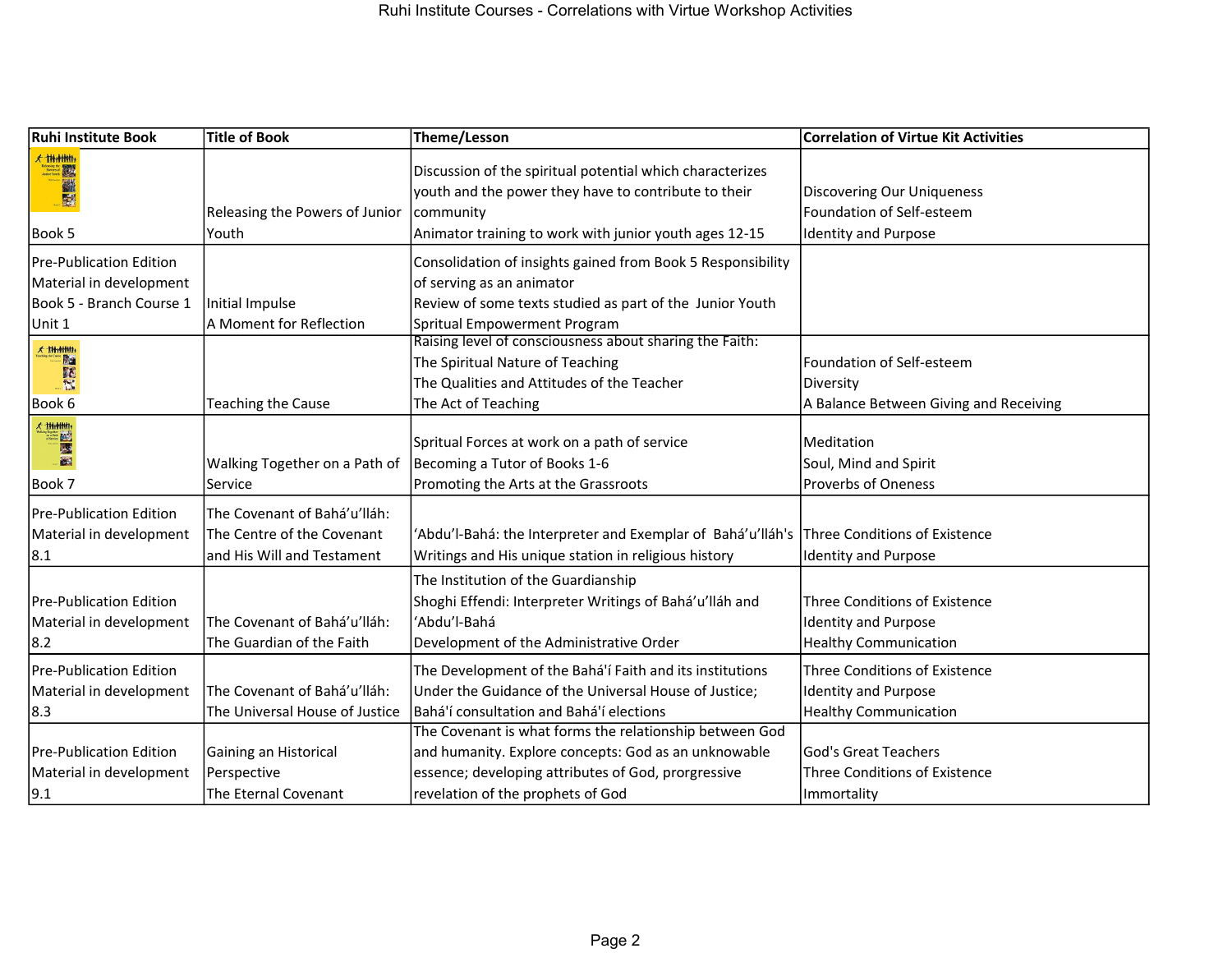| <b>Ruhi Institute Book</b>      | Title of Book                       | Theme/Lesson                                                 | <b>Correlation of Virtue Kit Activities</b> |
|---------------------------------|-------------------------------------|--------------------------------------------------------------|---------------------------------------------|
|                                 |                                     | Attributes of present age of transition of a maturing        |                                             |
| <b>Pre-Publication Edition</b>  | Gaining an Historical               | humanity                                                     | Diversity                                   |
| Material in development         | Perspective                         | Engagement in social action                                  | <b>Evolving Perfection</b>                  |
| 9.2                             | Passage to Maturity                 | Invovlevent in the discourses of society                     | Consultation                                |
|                                 |                                     | Characteristics of the Bahá'í approach in service to God and |                                             |
|                                 |                                     | humanity                                                     |                                             |
| <b>IPre-Publication Edition</b> | Gaining an Historical               | Advancement of civilization and societal transformation;     | <b>Acquiring Virtues</b>                    |
| Material in development         | Perspective                         | Explore concepts: reconseptualisation of power; scientific   | <b>Making Better Choices</b>                |
| 9.3                             | A Sacred Enterprise                 | method and process; integration and coherence                | Diversity                                   |
| <b>Pre-Publication Edition</b>  |                                     |                                                              | <b>Eveloving Perfection</b>                 |
| Material in development         | <b>Building Vibrant Communities</b> |                                                              | <b>Healthy Communication</b>                |
| 10.1                            | Accompanying One Another            | Characteristics of acompaniment of one another in service;   | <b>Unconditional Love</b>                   |
| Pre-Publication Edition         |                                     |                                                              |                                             |
| Material in development         | <b>Building Vibrant Communities</b> | Characteristics of Bahá'í consultation in decision-making    | Consultation                                |
| 10.2                            | Consultation                        | Importance of unity in vision and action                     | Meditation                                  |
|                                 |                                     | The application of accompaniment and consultation in the     |                                             |
| <b>Pre-Publication Edition</b>  | <b>Building Vibrant Communities</b> | context of service on Bahá'í Administrative agencies and     | <b>Healthy Communication</b>                |
| Material in development         | Serving as a member of an           | institutions, with a specific focus on service on an Area    | Consultation                                |
| 10.3                            | Area Teaching Committee             | <b>Teaching Committee</b>                                    | <b>Evolving Perfection</b>                  |
| Pre-Publication Edition         | Material Means                      |                                                              |                                             |
| Material in development         | Giving: The Spiritual Basis of      | Attributes of a generous heart; Appropriate acquisition and  | <b>Identity and Purpose</b>                 |
| 11.1                            | Prosperity                          | expenditure of wealth                                        | <b>Balance between Giving and Receiving</b> |
|                                 |                                     | Material means required to advance the process of the        |                                             |
| <b>IPre-Publication Edition</b> |                                     | civilization-building; means must serve a purpose; spiritual | Foundation of Self-esteem                   |
| Material in development         | Material Means                      | qualities and reliance on God                                | Diversity                                   |
| 11.2                            | The Institution of the Fund         |                                                              | A Balance Between Giving and Receiving      |
|                                 |                                     |                                                              | <b>Proverbs of Oneness</b>                  |
|                                 |                                     |                                                              | <b>Evolving Perfection</b>                  |
| <b>Pre-Publication Edition</b>  | 12.1 forthcoming - Topic - Marriage |                                                              | <b>Healthy Communication</b>                |
| Material in development         | Engaging in Social Action           | Simple instances of social action occuring naturally as part | Proverbs of Oneness                         |
| 13.1                            | Stirrings at the Grassroots         | of a community-building process                              | Diversity                                   |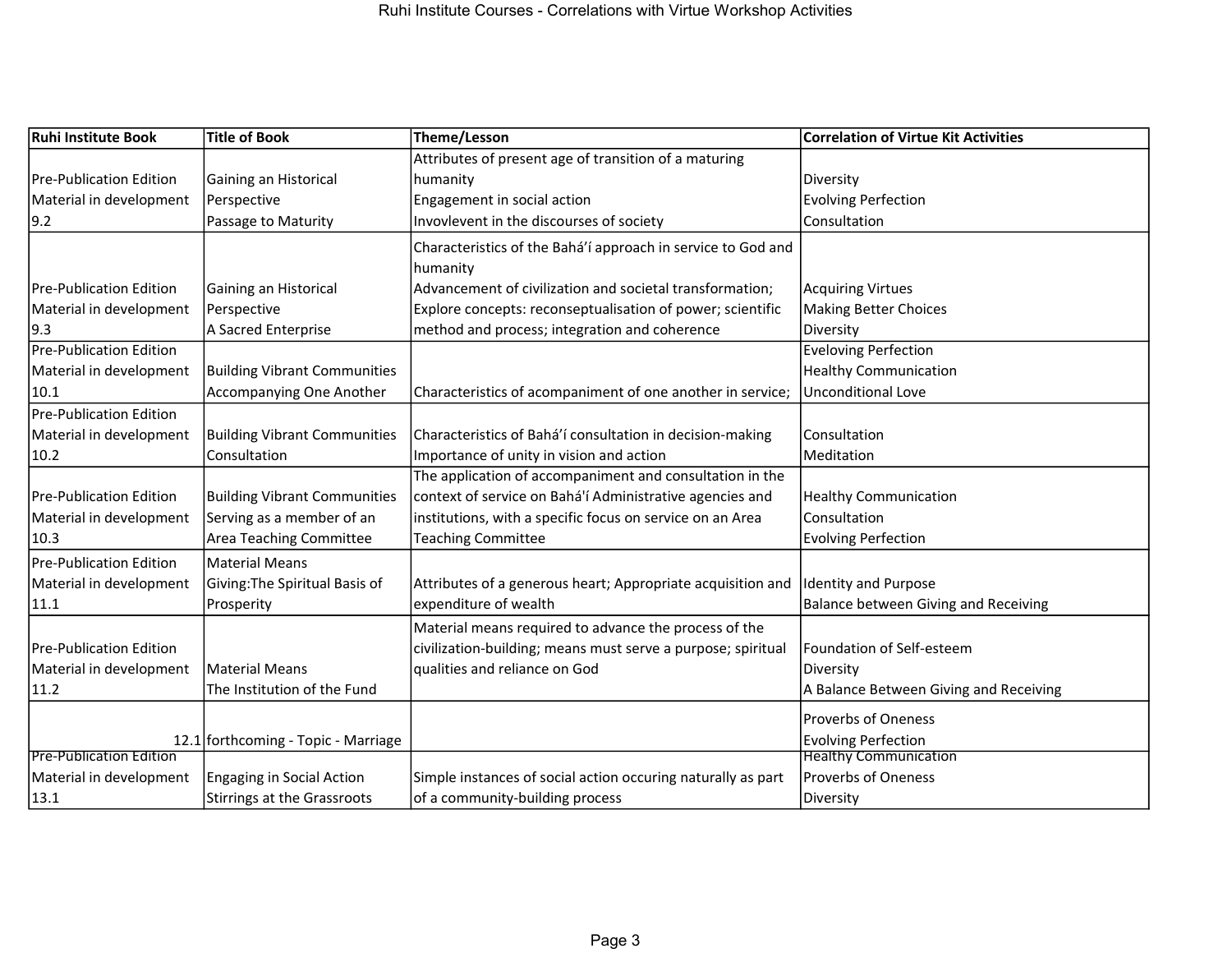| Ruhi Institute Book                                                                | <b>Title of Book</b>           | Theme/Lesson                                                                                                                                                                                                                      | <b>Correlation of Virtue Kit Activities</b>                                        |
|------------------------------------------------------------------------------------|--------------------------------|-----------------------------------------------------------------------------------------------------------------------------------------------------------------------------------------------------------------------------------|------------------------------------------------------------------------------------|
| Pre-Publication Edition                                                            | Engaging in Social Action      | Examination of current series of global Plans                                                                                                                                                                                     |                                                                                    |
| Material in development                                                            | Elements of a Conceptual       | Reflection on nature and scope of social action                                                                                                                                                                                   | <b>Making Better Choices</b>                                                       |
| 13.2                                                                               | Framework                      | Spritual prinicples guiding development practice                                                                                                                                                                                  | <b>Unconditionditional Love</b>                                                    |
|                                                                                    |                                | Contributing to public discourse and spaces in which it can                                                                                                                                                                       |                                                                                    |
| Pre-Publication Edition                                                            | Participating in Public        | be occur                                                                                                                                                                                                                          | A Balance Between Giving and Receiving                                             |
| Material in development                                                            | Discourse The Nature of Our    | A look at the history of the Faith's involvemnet in public                                                                                                                                                                        | Foundation of Self-esteem                                                          |
| 14.1                                                                               | Contributions                  | discourse, informed by Bahá'í teachings                                                                                                                                                                                           | <b>Healthy Communication</b>                                                       |
| Junior Youth Program                                                               | <b>Breezes of Confirmation</b> | Two cousins, Musonda and Rose learn that when they make<br>efforts, they receive confirmations and spirtiual guidance.                                                                                                            | <b>Identity and Purpose</b>                                                        |
|                                                                                    |                                | Kibomi, a thirteen-year-old boy, searches for his sister after                                                                                                                                                                    |                                                                                    |
|                                                                                    |                                | their parents are killed in their village. He learns to                                                                                                                                                                           |                                                                                    |
|                                                                                    |                                | understand the forces of civil strife chooses to act with                                                                                                                                                                         | Unconditoianl Love                                                                 |
| Junior Youth Program                                                               | Glimmerings of Hope            | nobility instead of retaliation.                                                                                                                                                                                                  | <b>Evolving Perfection</b>                                                         |
| Pre-Publication Edition<br>Material in development<br>Junior Youth Program         | Habits of an Orderly Mind      | Ten readings addressing mathematical and scientific<br>concepts feature a group of five friends who seek to identify<br>good habits and reflect on how to use their intellect,<br>memory and imagination for the good of humanity | <b>Discovering Our Uniqueness</b><br>Making Better Choices Using Our Three Natures |
| <b>IPre-Publication Edition</b><br>Material in development<br>Junior Youth Program | Wellspring of Joy              | A twelve-year-old refugee learns about the challenges of life<br>in his new country and finds the true souce of happiness.<br>This book has a focus on enhancing reading comprehension<br>and articulation of ideas               | Diversity<br><b>Healthy Communication</b>                                          |
| Walking<br>Straight<br>Path<br>Junior Youth Program                                | Walking the Straight Path      | Twenty stories from different cultures enhance moral<br>reasoning while building language skills and vocabulary.                                                                                                                  | Making Better Choices Using Our Three Natures<br><b>Proverbs of Oneness</b>        |
| Pre-Publication Edition                                                            |                                | A youth group in Russia explore themes of the purpose of                                                                                                                                                                          |                                                                                    |
| Material in development                                                            |                                | human existence as spiritual beings. Spiritual and scientifc                                                                                                                                                                      | Soul, Mind and Spirit                                                              |
| Junior Youth Program                                                               | Spirit of Faith                | thought are developed.                                                                                                                                                                                                            | Immortality                                                                        |